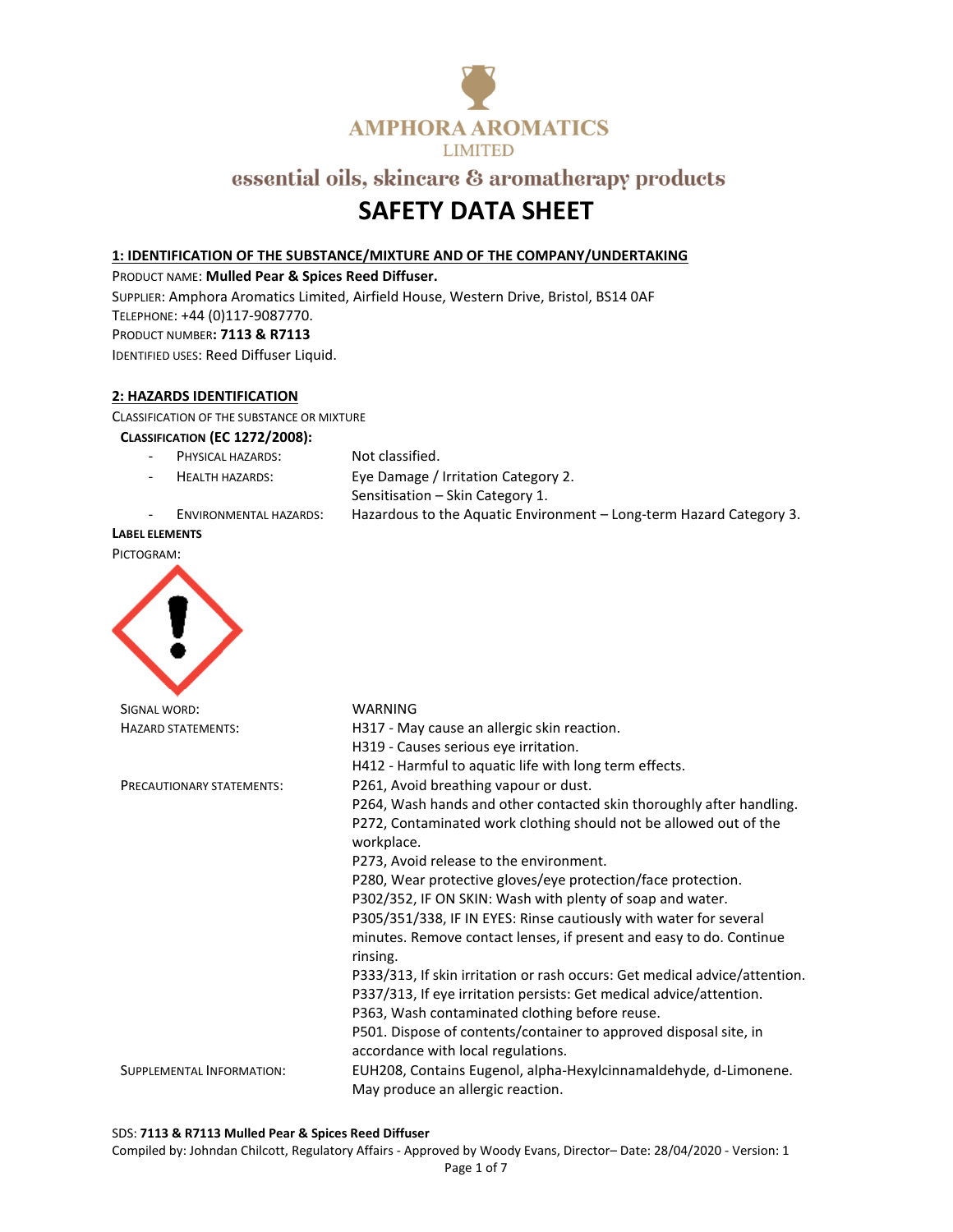

# **3: COMPOSITION ON INGREDIENTS**<br>*INFORMATION ON INGREDIENTS*

| 3: COMPOSITION/INFORMATION ON INGREDIENTS     |                               |  |  |
|-----------------------------------------------|-------------------------------|--|--|
| 50-100% 2,2dimethy-1, 3-dioxolan-4-ylmethanol |                               |  |  |
| <b>CAS NUMBER: 100-79-8</b>                   | EC NUMBER: 202-888-7          |  |  |
| <b>CLASSIFICATION (EC 1272/2008):</b>         | H319                          |  |  |
| 5-<10% 2-tert-Butylcyclohexyl acetate         |                               |  |  |
| <b>CAS NUMBER: 88-41-5</b>                    | EC NUMBER: 201-828-7          |  |  |
| <b>CLASSIFICATION (EC 1272/2008):</b>         | H411                          |  |  |
| 1 - < 5% Diethyl malonate                     |                               |  |  |
| CAS NUMBER: 105-53-3                          | EC NUMBER: 203-305-9          |  |  |
| <b>CLASSIFICATION (EC 1272/2008):</b>         | H319                          |  |  |
| 1-<5% Omega-Pentadecalactone                  |                               |  |  |
| CAS NUMBER: 106-02-5                          | EC NUMBER: 203-354-6          |  |  |
| CLASSIFICATION (EC 1272/2008):                | H317, H411.                   |  |  |
| 1 - < 5% Cinnamaldehyde                       |                               |  |  |
| <b>CAS NUMBER: 104-55-2</b>                   | EC NUMBER: 203-213-9          |  |  |
| CLASSIFICATION (EC 1272/2008):                | H312, H315, H317, H319.       |  |  |
| 1 - <5% Ethyl methylphenylglycidate           |                               |  |  |
| <b>CAS NUMBER: 77-83-8</b>                    | EC NUMBER: 201-061-8          |  |  |
| CLASSIFICATION (EC 1272/2008):                | H317, H411.                   |  |  |
| 1 - < 5% I-Cyclocitonellene formate           |                               |  |  |
| CAS NUMBER: 25225-08-5                        | EC NUMBER: 246-735-2          |  |  |
| <b>CLASSIFICATION (EC 1272/2008):</b>         | H411.                         |  |  |
| $0.1 - 1\%$ D-Limonene                        |                               |  |  |
| CAS NUMBER: 5989-27-5                         | EC NUMBER: 227-813-5          |  |  |
| <b>CLASSIFICATION (EC 1272/2008):</b>         | H226, H304, H315, H317, H410. |  |  |
| 0.1 - < 1% Alpha-Hexylcinnamaldehyde          |                               |  |  |
| CAS NUMBER: 101-86-0                          | EC NUMBER: 202-983-3          |  |  |
| <b>CLASSIFICATION (EC 1272/2008):</b>         | H317, H400, H411.             |  |  |
| 0.1 - < 1% Allyl Heptanoate                   |                               |  |  |
| CAS NUMBER: 142-19-8                          | EC NUMBER: 205-527-1          |  |  |
| CLASSIFICATION (EC 1272/2008):                | H301, H311, H331, H400, H412. |  |  |
| 0.1 - < 1% Eugenol                            |                               |  |  |
| <b>CAS NUMBER: 97-53-0</b>                    | EC NUMBER: 202-589-1          |  |  |
| CLASSIFICATION (EC 1272/2008):                | H317, H319.                   |  |  |

The full text for all hazard statements is displayed in Section 16.

#### **4: FIRST AID MEASURES**

| INHALATION:                 | Remove affected person to fresh air.                                                                                    |
|-----------------------------|-------------------------------------------------------------------------------------------------------------------------|
| INGESTION:                  | Immediately rinse mouth and provide fresh air. Get medical<br>advice/attention if symptoms persist.                     |
| SKIN CONTACT:               | Wash with plenty of soap and water.                                                                                     |
| EYE CONTACT:                | Rinse cautiously with water for several minutes. Remove contact<br>lenses, if present and easy to do. Continue rinsing. |
| <b>GENERAL INFORMATION:</b> | No data.                                                                                                                |
| NOTES FOR THE DOCTOR:       | Causes serious eye irritation.<br>May cause an allergic skin reaction.                                                  |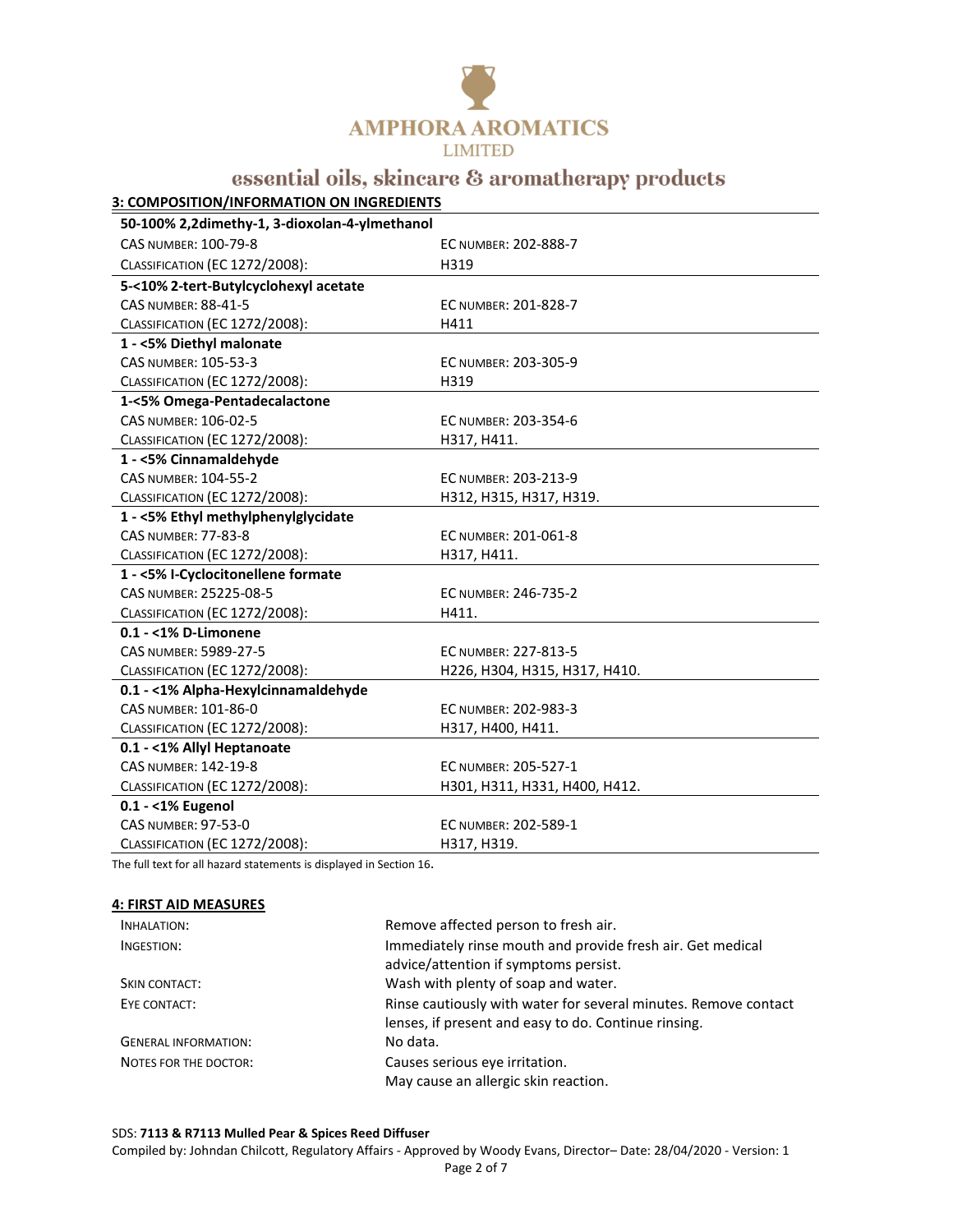

#### **5: FIREFIGHTING MEASURES**

| EXTINGUISHING MEDIA RECOMMENDED: | Carbon dioxide, dry chemical, foam.                                |  |  |
|----------------------------------|--------------------------------------------------------------------|--|--|
| SPECIAL HAZARDS ARISING FROM THE |                                                                    |  |  |
| <b>SUBSTANCE OR MIXTURE:</b>     | Carbon monoxide, unidentified organic compounds.                   |  |  |
| <b>ADVICE FOR FIREFIGHTERS:</b>  | Wear suitable respiratory equipment.                               |  |  |
|                                  |                                                                    |  |  |
| 6: ACCIDENTAL RELEASE MEASURES   |                                                                    |  |  |
| PERSONAL PRECAUTIONS:            | Avoid inhalation. Avoid contact with skin and eyes. See protective |  |  |
|                                  | measures under Section 7 and 8.                                    |  |  |

ENVIRONMENT PRECAUTIONS: Keep away from drains, surface and ground water, and soil. CLEANING UP METHODS FOR SPILLAGES: Remove ignition sources. Provide adequate ventilation. Avoid excessive inhalation of vapours. Contain spillage immediately by use of sand or inert powder. Dispose of according to local regulations.

**7: HANDLING AND STORAGE**

USAGE PRECAUTIONS: Keep away from heat, sparks, open flames and hot surfaces. Use PPE as required Use in areas with adequate ventilation. OCCUPATIONAL HYGIENE: Use in accordance with good manufacturing and industrial hygiene practices. Do not eat, drink or smoke when using this product. STORAGE PRECAUTIONS: Store in a well-ventilated lace. Keep container tightly closed. Keep cool. Ground/bond container and receiving equipment. Use explosion proof electrical, ventilating and lighting equipment. Use only non-sparking tools. Take precautionary measures against static discharge.

#### **8: EXPOSURE CONTROLS/PERSONAL PROTECTION**

| <b>CONTROL PARAMETERS</b>                | Not applicable.                                                                                                                                                                                                                                                                                                                                                                                                                                                                                                                                                                                                                                                                                  |
|------------------------------------------|--------------------------------------------------------------------------------------------------------------------------------------------------------------------------------------------------------------------------------------------------------------------------------------------------------------------------------------------------------------------------------------------------------------------------------------------------------------------------------------------------------------------------------------------------------------------------------------------------------------------------------------------------------------------------------------------------|
| PROTECTIVE EQUIPMENT:                    |                                                                                                                                                                                                                                                                                                                                                                                                                                                                                                                                                                                                                                                                                                  |
| <b>APPROPRIATE ENGINEERING CONTROLS:</b> | No data.                                                                                                                                                                                                                                                                                                                                                                                                                                                                                                                                                                                                                                                                                         |
| EYE/FACE PROTECTION:                     | Wear eye/face protection.                                                                                                                                                                                                                                                                                                                                                                                                                                                                                                                                                                                                                                                                        |
| HAND PROTECTION:                         | Wear protective gloves.                                                                                                                                                                                                                                                                                                                                                                                                                                                                                                                                                                                                                                                                          |
| OTHER SKIN AND BODY PROTECTION:          | No data.                                                                                                                                                                                                                                                                                                                                                                                                                                                                                                                                                                                                                                                                                         |
| <b>HYGIENE MEASURES:</b>                 | No data                                                                                                                                                                                                                                                                                                                                                                                                                                                                                                                                                                                                                                                                                          |
| <b>RESPIRATORY PROTECTION:</b>           | Under normal conditions of use and where adequate ventilation is<br>available to prevent build-up of excessive vapour, this material<br>should not require special engineering controls. However, in<br>conditions of high or prolonged use, or high temperature or other<br>conditions which increase exposure, the following engineering<br>controls can be used to minimise exposure to personnel: a)<br>Increase ventilation of the area with local exhaust ventilation. b)<br>Personnel can use an approved, appropriately fitted respirator<br>with organic vapour cartridge or canisters and particulate filters. c)<br>Use closed systems for transferring and processing this material. |
| ENIVIDONIMENTAL EVDOCLIDE CONTROLS*      | ctch oll                                                                                                                                                                                                                                                                                                                                                                                                                                                                                                                                                                                                                                                                                         |

ENVIRONMENTAL EXPOSURE CONTROLS: No data

#### SDS: **7113 & R7113 Mulled Pear & Spices Reed Diffuser**

Compiled by: Johndan Chilcott, Regulatory Affairs - Approved by Woody Evans, Director– Date: 28/04/2020 - Version: 1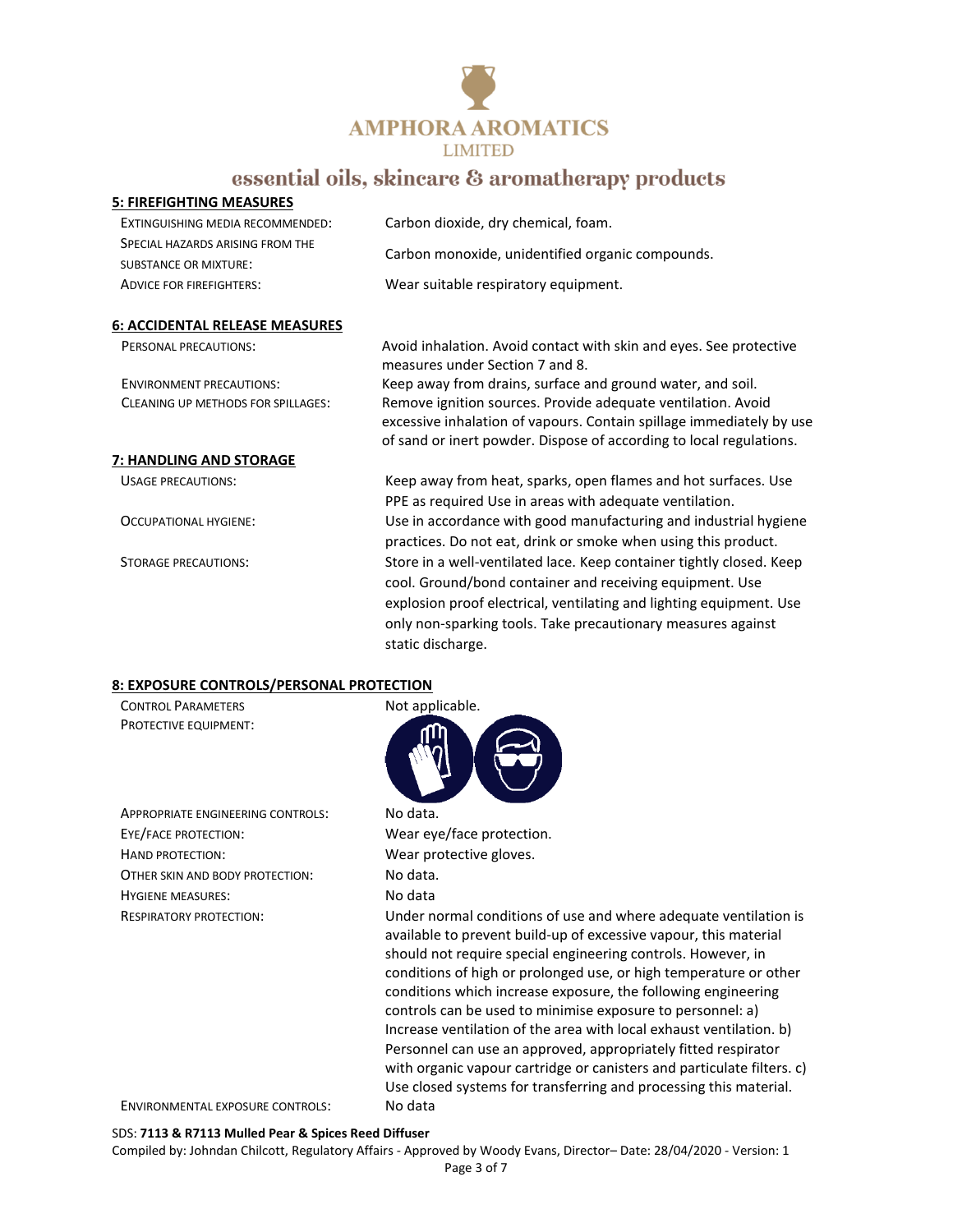

#### **9: PHYSICAL AND CHEMICAL PROPERTIES**

| APPEARANCE:                         | Not determined. |
|-------------------------------------|-----------------|
| COLOUR:                             | Not determined. |
| ODOUR:                              | Not determined. |
| <b>FLASH POINT °C:</b>              | >61             |
| SPECIFIC GRAVITY @ 20°C:            | Not determined. |
| REFRACTIVE INDEX @ 20 $^{\circ}$ C: | Not determined. |

#### **10: STABILITY AND REACTIVITY**

| REACTIVITY:                         | Presents no significant reactivity hazard, by itself or in contact with |
|-------------------------------------|-------------------------------------------------------------------------|
|                                     | water.                                                                  |
| CHEMICAL STABILITY:                 | Good stability under normal storage conditions.                         |
| POSSIBILITY OF HAZARDOUS REACTIONS: | Not expected under normal conditions of use.                            |
| CONDITIONS TO AVOID:                | Avoid extreme heat.                                                     |
| <b>INCOMPATIBLE MATERIALS:</b>      | Avoid contact with strong acids, alkalis or oxidising agents.           |
| HAZARDOUS DECOMPOSITION PRODUCTS:   | Not expected.                                                           |
|                                     |                                                                         |

#### **11: TOXICOLOGICAL INFORMATION**

| ACUTE TOXICITY:                           | Based on available data the classification criteria are not met. |
|-------------------------------------------|------------------------------------------------------------------|
| ACUTE TOXICITY ORAL:                      | >5000                                                            |
| ACUTE TOXICITY DERMAL:                    | >5000                                                            |
| ACUTE TOXICITY INHALATION:                | Not available.                                                   |
| SKIN CORROSION/IRRITATION:                | Based on available data the classification criteria are not met. |
| SERIOUS EYE DAMAGE/IRRITATION:            | Eye damage/irritation category 2.                                |
| <b>RESPIRATORY OR SKIN SENSITISATION:</b> | Sensitisation – Skin Category 1.                                 |
| <b>GERM CELL MUTAGENICITY:</b>            | Based on available data the classification criteria are not met. |
| CARCINOGENICITY:                          | Based on available data the classification criteria are not met. |
| <b>REPRODUCTIVE TOXICITY:</b>             | Based on available data the classification criteria are not met. |
| <b>STOT-SINGLE EXPOSURE:</b>              | Based on available data the classification criteria are not met. |
| <b>STOT-REPEATED EXPOSURE:</b>            | Based on available data the classification criteria are not met. |
| <b>ASPIRATION HAZARD:</b>                 | Based on available data the classification criteria are not met. |
|                                           |                                                                  |

#### **INFORMATION ABOUT HAZARDOUS INGREDIENTS IN THE MIXTURE:**

| <b>INGREDIENT</b> | CAS      | EC        | LD50/ATE<br>ORAL | LD50/ATE<br><b>DERMAL</b> | LC50/ATE<br><b>INHALATION</b> | <b>LC50 ROUTE</b> |
|-------------------|----------|-----------|------------------|---------------------------|-------------------------------|-------------------|
| Allyl heptanoate  | 142-19-8 | 205-527-1 | 218              | 810                       |                               | Vapour            |
| Cinnamaldehyde    | 104-55-2 | 203-213-9 | 2500             | 1100                      | No Data                       | No Data           |

#### **12: ECOLOGICAL INFORMATION**

| <b>TOXICITY:</b>                           | Harmful to aquatic life with long lasting effects.                         |
|--------------------------------------------|----------------------------------------------------------------------------|
| PERSISTENCE AND DEGRADABILITY:             | Not available.                                                             |
| <b>BIOACCUMULATIVE POTENTIAL:</b>          | Not available.                                                             |
| <b>MOBILITY IN SOIL:</b>                   | Not available.                                                             |
| <b>RESULTS OF PBT AND VPVB ASSESSMENT:</b> | The substance does not meet the PBT/vPvB criteria of REACH,<br>annex XIII. |
| PRECAUTIONS:                               | Not available.                                                             |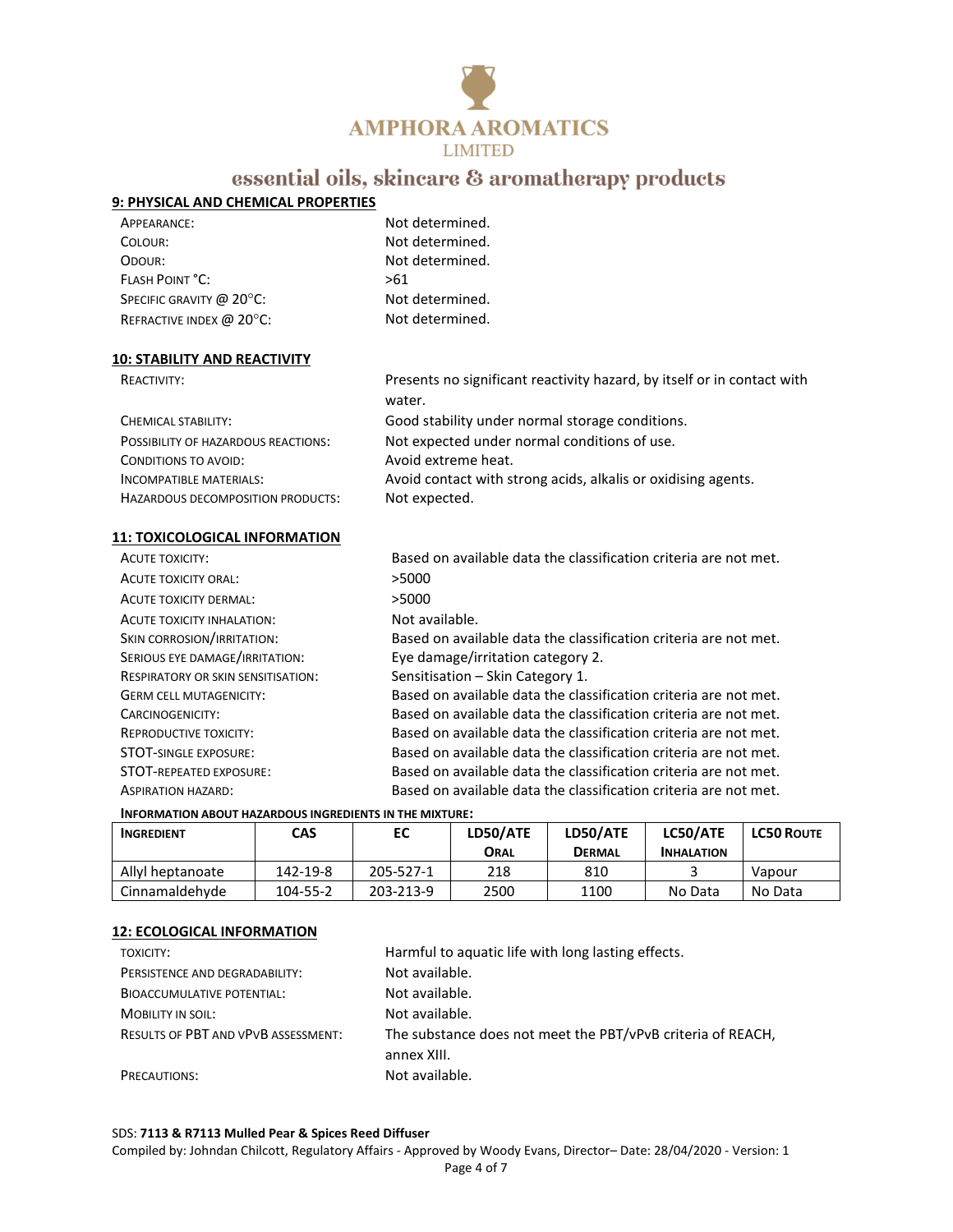

#### **13: DISPOSAL CONSIDERATIONS**

DISPOSAL METHODS: Dispose of in accordance with local regulations. Avoid disposing into drainage systems and into the environment. Empty containers should be taken to an approved waste handling site for recycling or disposal.

#### **14: TRANSPORT INFORMATION**

| <b>UN NUMBER:</b>                              | Not classified.                              |
|------------------------------------------------|----------------------------------------------|
| PROPER SHIPPING NAME:                          | Not classified.                              |
| TRANSPORT HAZARD CLASS(ES):                    | Not classified.                              |
| <b>PACKING GROUP:</b>                          | Not classified.                              |
| <b>ENVIRONMENTAL HAZARDS:</b>                  | Not environmentally hazardous for transport. |
| <b>TRANSPORT IN BULK ACCORDING TO ANNEX II</b> | Not classified.                              |
| OF MARPOL73/78 AND THE IBC CODE:               |                                              |

#### **15: REGULATORY INFORMATION**

EU LEGISLATION: Regulation (EC) No. 1272/2008

#### **16: OTHER INFORMATION**

#### **KEY TO ABBREVIATIONS:**

Acute Tox. 3 - Acute Toxicity - Oral Category 3 Acute Tox. 3 - Acute Toxicity - Dermal Category 3 Acute Tox. 3 - Acute Toxicity - Inhalation Category 3 Acute Tox. 4 - Acute Toxicity - Dermal Category 4 Aquatic Acute 1 - Hazardous to the Aquatic Environment - Acute Hazard Category 1 Aquatic Chronic 1 - Hazardous to the Aquatic Environment - Long-term Hazard Category 1 Aquatic Chronic 2 - Hazardous to the Aquatic Environment - Long-term Hazard Category 2 Aquatic Chronic 3 - Hazardous to the Aquatic Environment - Long-term Hazard Category 3 Asp. Tox 1 - Aspiration Hazard Category 1 Eye Irrit. 2 - Eye Damage / Irritation Category 2 Flam. Liq. 3 - Flammable Liquid, Hazard Category 3 H226 - Flammable liquid and vapour. H301 - Toxic if swallowed. H304 - May be fatal if swallowed and enters airways. H311 - Toxic in contact with skin. H312 - Harmful in contact with skin. H315 - Causes skin irritation. H317 - May cause an allergic skin reaction. H319 - Causes serious eye irritation. H331 - Toxic if inhaled. H400 - Very toxic to aquatic life. H410 - Very toxic to aquatic life with long lasting effects.

H411 - Toxic to aquatic life with long lasting effects.

#### SDS: **7113 & R7113 Mulled Pear & Spices Reed Diffuser**

Compiled by: Johndan Chilcott, Regulatory Affairs - Approved by Woody Evans, Director– Date: 28/04/2020 - Version: 1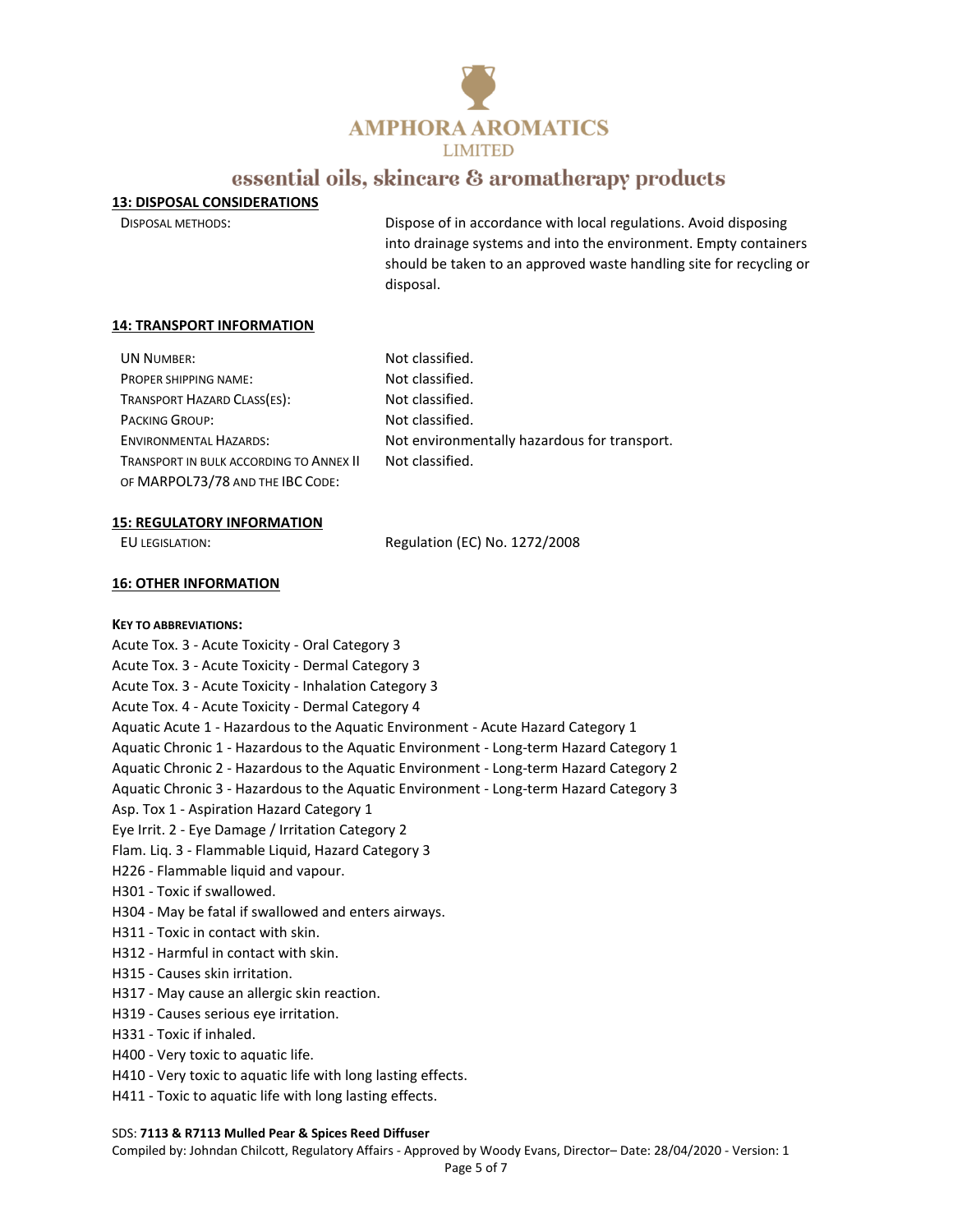

H412 - Harmful to aquatic life with long lasting effects.

- P210 Keep away from heat, sparks, open flames and hot surfaces. No smoking.
- P233 Keep container tightly closed.

P240 - Ground/bond container and receiving equipment.

- P241 Use explosion-proof electrical, ventilating and lighting equipment.
- P242 Use only non-sparking tools.
- P243 Take precautionary measures against static discharge.
- P261 Avoid breathing vapour or dust.
- P264 Wash hands and other contacted skin thoroughly after handling.

P270 - Do not eat, drink or smoke when using this product.

P271 - Use only outdoors or in a well-ventilated area.

P272 - Contaminated work clothing should not be allowed out of the workplace.

P273 - Avoid release to the environment.

P280 - Wear protective gloves/eye protection/face protection.

P301/310 - IF SWALLOWED: Immediately call a POISON CENTER or doctor/physician.

P302/352 - IF ON SKIN: Wash with plenty of soap and water.

P303/361/353 - IF ON SKIN (or hair): Remove/take off immediately all contaminated clothing. Rinse skin with water/shower.

P304/340 - IF INHALED: Remove victim to fresh air and keep at rest in a position comfortable for breathing.

P305/351/338 - IF IN EYES: Rinse cautiously with water for several minutes. Remove contact lenses, if present and easy to do. Continue rinsing.

P311 - Call a POISON CENTRE or doctor/physician.

P312 - Call a POISON CENTRE or doctor/physician if you feel unwell.

P330 - Rinse mouth.

P331 - Do not induce vomiting.

P333/313 - If skin irritation or rash occurs: Get medical advice/attention.

P337/313 - If eye irritation persists: Get medical advice/attention.

P361 - Remove/Take off immediately all contaminated clothing.

P362 - Take off contaminated clothing and wash before reuse.

P363 - Wash contaminated clothing before reuse.

P370/378 - In case of fire: Use carbon dioxide, dry chemical, foam for extinction.

P391 - Collect spillage.

P403/235 - Store in a well-ventilated place. Keep cool.

P405 - Store locked up.

P501 - Dispose of contents/container to approved disposal site, in accordance with local regulations.

Skin Irrit. 2 - Skin Corrosion / Irritation Category 2

Skin Sens. 1A - Sensitization - Skin Category 1A

Skin Sens. 1B - Sensitization - Skin Category 1B